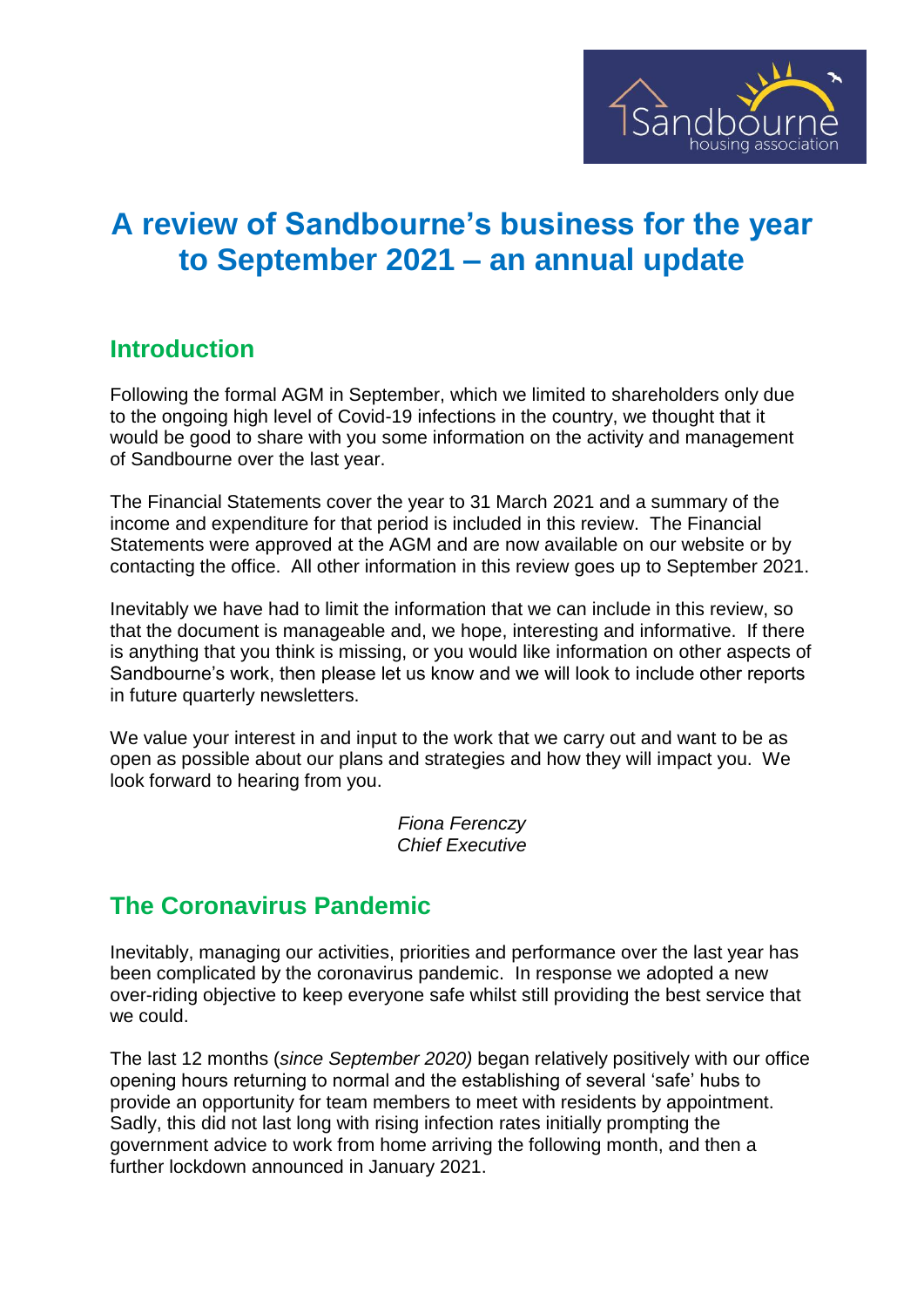Largely, as a result of what we learned in the first lockdown, throughout this we were able to:

- Ensure that our telephone service continued to operate during normal office hours.
- Carry out essential health and safety checks in communal areas, and gas servicing in residents' homes.
- Work with our contractors to maintain an emergency repairs service.
- With some limitations, re-let vacant homes.
- Ensure that communal areas and grounds were maintained as normal.

In February 2021, the government published their 'Road Map out of Lockdown' which we used to develop the 'Sandbourne Road Map', re-instating services and normal ways of working gradually until all restrictions were lifted in July this year.

We fully appreciate just how difficult the last 19 months have been for everyone connected to Sandbourne and once again offer our thanks to all concerned for their patience and understanding throughout what has been an unprecedented time.

#### **Progress against the Aims and Objectives of Sandbourne's Business Plan**

Sandbourne's Board have identified five main objectives for the next five years in its current Business Plan. This is a brief summary of those objectives and any progress made to achieve them.

- **Internal growth in the number of properties for rent** the aim is to increase the number of properties for social rent by 12 in the five-year period. Three new properties were added in 2019, the refurbishment of the 12 flats at Ace Court is continuing and we have now started work building six new properties in Poole, which should be completed in the summer of 2022.
- **External growth in Sandbourne's links with other small local housing associations** – this has been put on hold due to the restrictions and challenges of the pandemic.
- **Asset management** looking to make the best use of all the assets owned and managed by Sandbourne. This has included buying back two flats in blocks where Sandbourne owns the freehold and letting those properties out at market rent for a limited period to help recoup the cost of purchase. And identifying that the communal lounge in the St Kilda block at the Stourwood Avenue site was under-used, so converting it into two flats to house two more people in housing need.
- **Services to residents** the main aim here was to improve and increase the options for engaging with you, our customers. The work carried out in this area is covered elsewhere in this review of the year.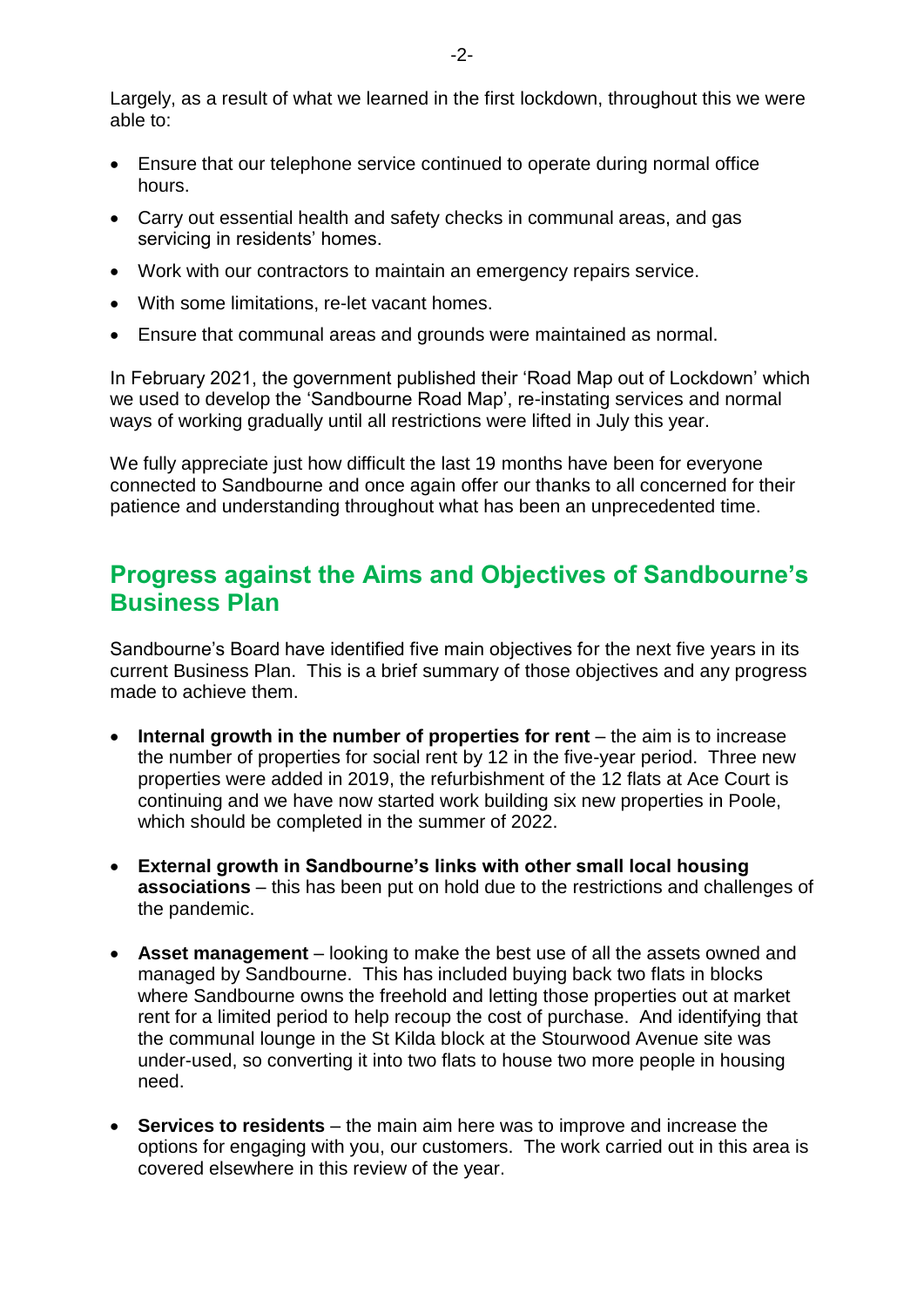**Promotion of social benefit** – looking at ways to promote the overall wellbeing of residents through their occupation of Sandbourne's homes. This is a difficult concept to grasp but it has been shown that the provision of stable, good quality housing is a major promoter of wellbeing and security. Almost all of Sandbourne's homes offer affordable rents and security of tenure and we also look to support residents to transfer to other Sandbourne homes as their housing need changes over time.

## **Review of Sandbourne's Board activity over the last year**

Sandbourne's Board has met seven times since its 2020 AGM. Five of those meetings were in person, held at the Cumberland Hotel in Bournemouth. The remaining two meetings were held virtually due to the lockdown restrictions. The average attendance of Board members at those meetings was 81.5%. The Board discussed a wide range of topics in their meetings but the main areas covered included:

- Covid-19 restrictions and how Sandbourne could manage its business while still complying with them.
- Fire safety in all of Sandbourne's communal blocks. Other health and safety matters also featured prominently.
- The new development in Poole, both the arrangements and decisions that needed to be taken to facilitate the development and the ongoing management of the building work now that it has started.
- Resident engagement and how we can both improve the existing options and offer new ones.
- Options to extend and improve the Careline offered to our 60+ residents.
- The adoption of a new Code of Governance to help the Board manage their affairs.
- Consideration of the government's new White Paper "Charter for Social Housing Residents" – and how Sandbourne will respond and adapt to the proposed requirements of this Charter.

The Board currently has ten members, meaning that we have two potential vacancies. This is because two members stepped down from the Board at the recent AGM – Paul Frith (having served his full nine-year term allowed) and Theresa Saunders (having completed a three-year term as a Resident Board member). Liz Lees also stepped down as Chair of the Board, having completed a three-year term, although she remains a Board member. The new Chair is Maria Byrne.

Included with this review of the year is a letter outlining the desired skills of any new Board members. If you have any of those skills and are interested in being part of the decision-making process for Sandbourne, then please consider applying.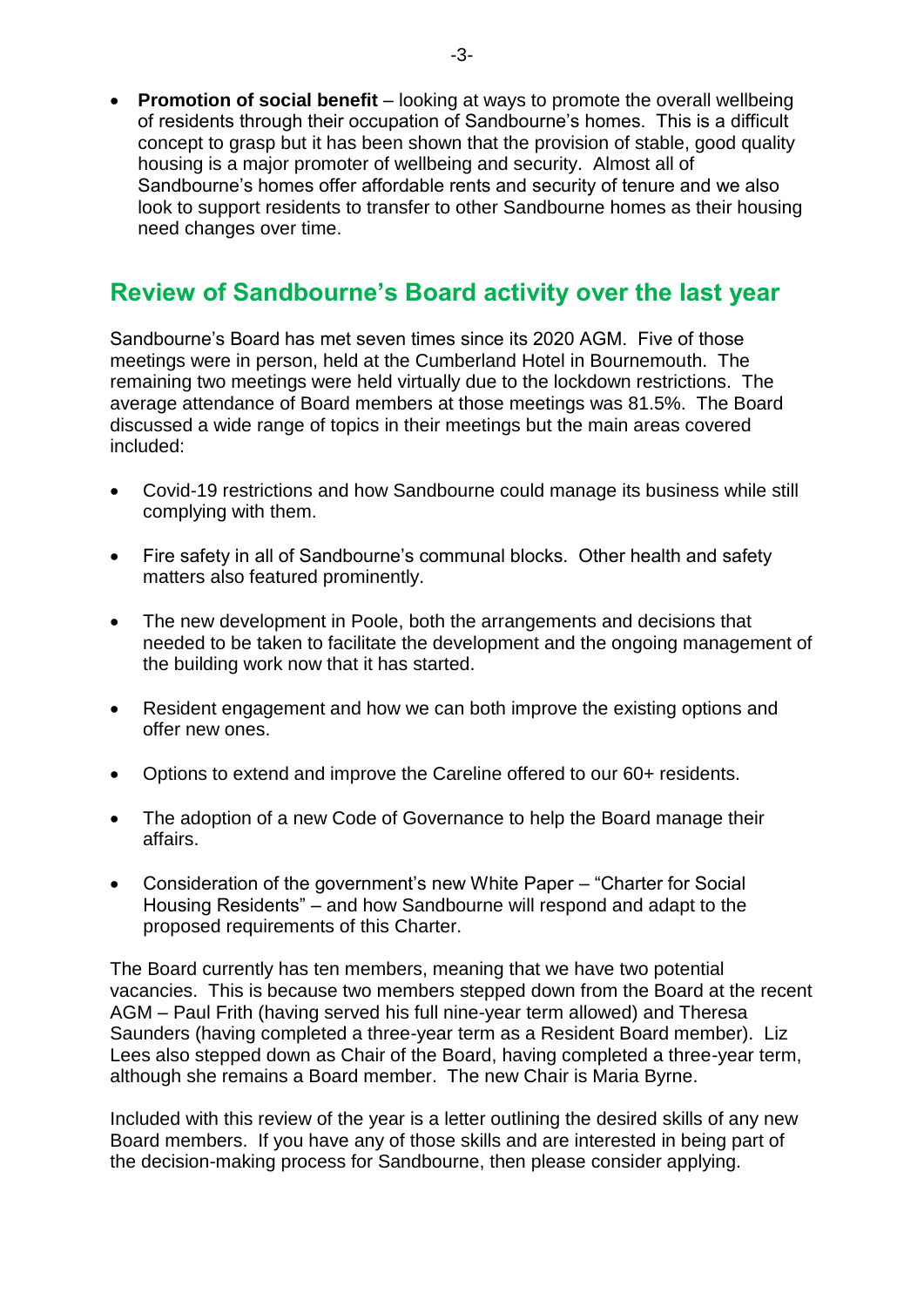#### **Review of Resident Engagement**

During the year, we commissioned an independent consultant to undertake a comprehensive review of our approach to resident engagement and involvement. The purpose of this was to compare what we do at the moment with, and for, residents to the National Housing Federation's 'Together with Tenants Charter'. This is a nationally recognised framework designed to help strengthen the relationship between housing associations and their residents.

This is a major piece of work, with the results and recommendations being used to create an Action Plan that is likely to take several years to complete. However, we have made a good start with a number of the initial milestones already achieved. In particular:

- The staff appraisal process has been modified so that each member of the team, regardless of their role or position, is expected to evidence the part they play in delivering the objectives of the Business Plan, effective resident involvement and engagement being a key part of this.
- We have begun consulting residents on a new range of service standards that we expect to be complete early in the new year. Going forward, we will publish the results of this consultation, measure our future performance against the new standards, and publish the results to residents and other stakeholders.
- Following the easing of the remaining pandemic restrictions in July, we undertook planned visits to many of our general needs 18+ sites to provide an opportunity for residents to speak to us on a face-to-face basis again. We would like to thank those who took the time to speak to us. We expect to be able to spend more time on-site generally in the coming year and make these planned visits an annual event for the future.

During the coming year we expect to build on what has been achieved so far, giving more residents a say in shaping the service that we provide and being open and accountable about how we are performing.

#### **Summary of Financial Statements for the year ended 31 March 2021**

Income for the year was £2,665,258, made up as follows:

|                                     | 2021      | 2020      |
|-------------------------------------|-----------|-----------|
| <b>Turnover (income)</b>            | £         | £         |
| Rent                                | 2,149,757 | 2,131,075 |
| Service charges                     | 447,100   | 475,274   |
| Support income                      | 32,303    | 35,170    |
| Grant income allocated to this year | 58,823    | 54,301    |
| Less: Rent lost on empty properties | (22, 725) | (27,566)  |
|                                     | 2,665,258 | 2,668,254 |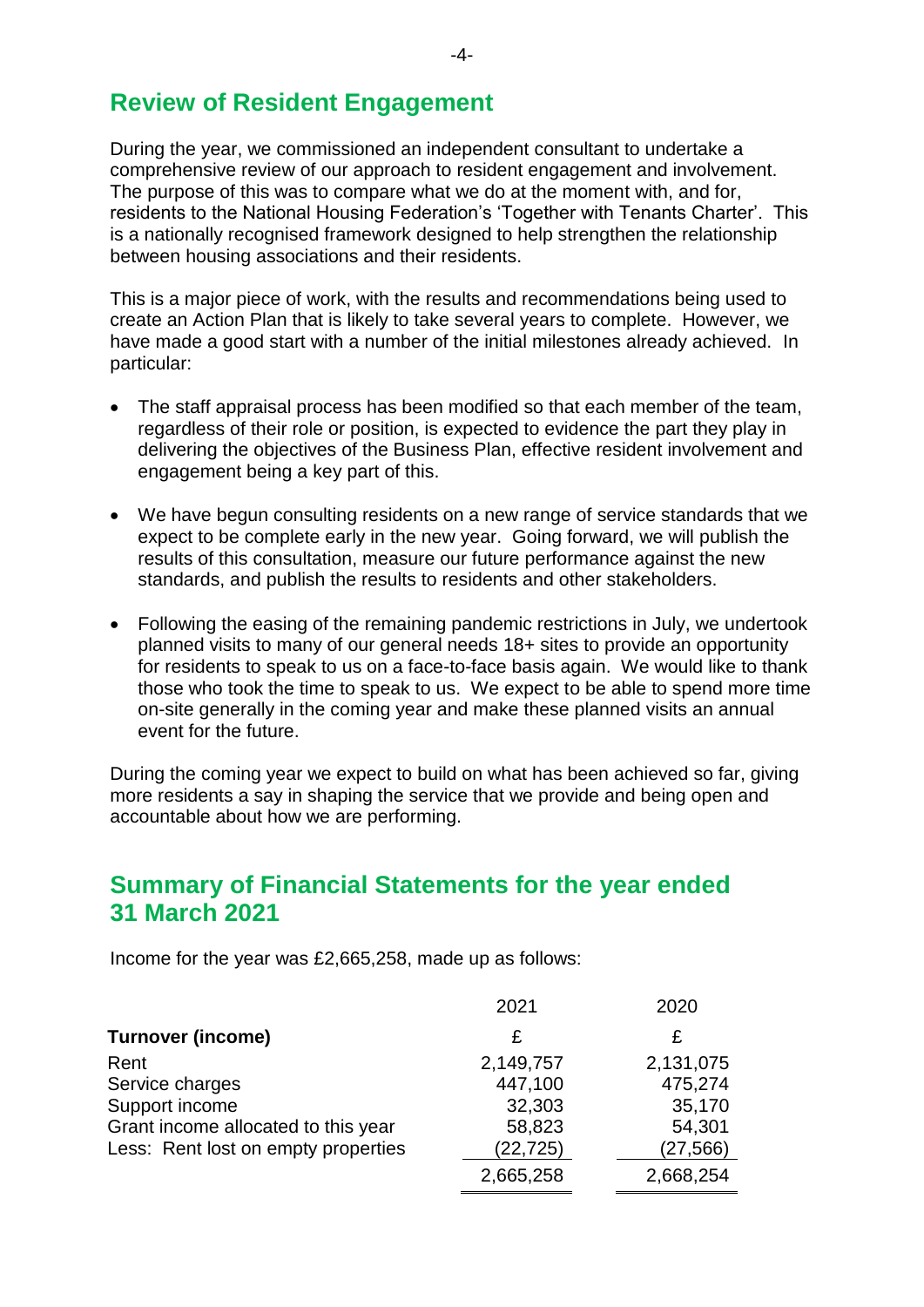Rents were increased by 1.7% (the CPI for September 2020 plus 1%), as allowed by government guidance. Service charges are calculated based on actual expenditure in the previous year.

Costs directly related to the day-to-day provision of social housing (Operating Costs) were £2,046,624. The detail of these costs is:

|                                       | 2021      | 2020      |
|---------------------------------------|-----------|-----------|
| <b>Operating Costs</b>                | £         | £         |
| Service charge costs                  | 483,267   | 522,807   |
| Repairs and maintenance               | 514,446   | 382,856   |
| Housing management (staffing costs)   | 216,709   | 224,756   |
| Depreciation of housing properties    | 442,584   | 439,094   |
| Admin overheads                       | 379,510   | 375,681   |
| Rent and recharge arrears written off | 10,108    | 3,896     |
|                                       | 2,046,624 | 1,949,090 |

Significant fire safety work was carried out in the year, predominantly on the 60+ developments. This amounted to £134,025 which is included in the Repairs and Maintenance expenditure.

The breakdown of expenditure can be more visually represented by a pie chart.



The detailed Financial Statements for the year ended 31 March 2021 are shown on our website or can be obtained from the office and were approved at our Annual General Meeting in September 2021.